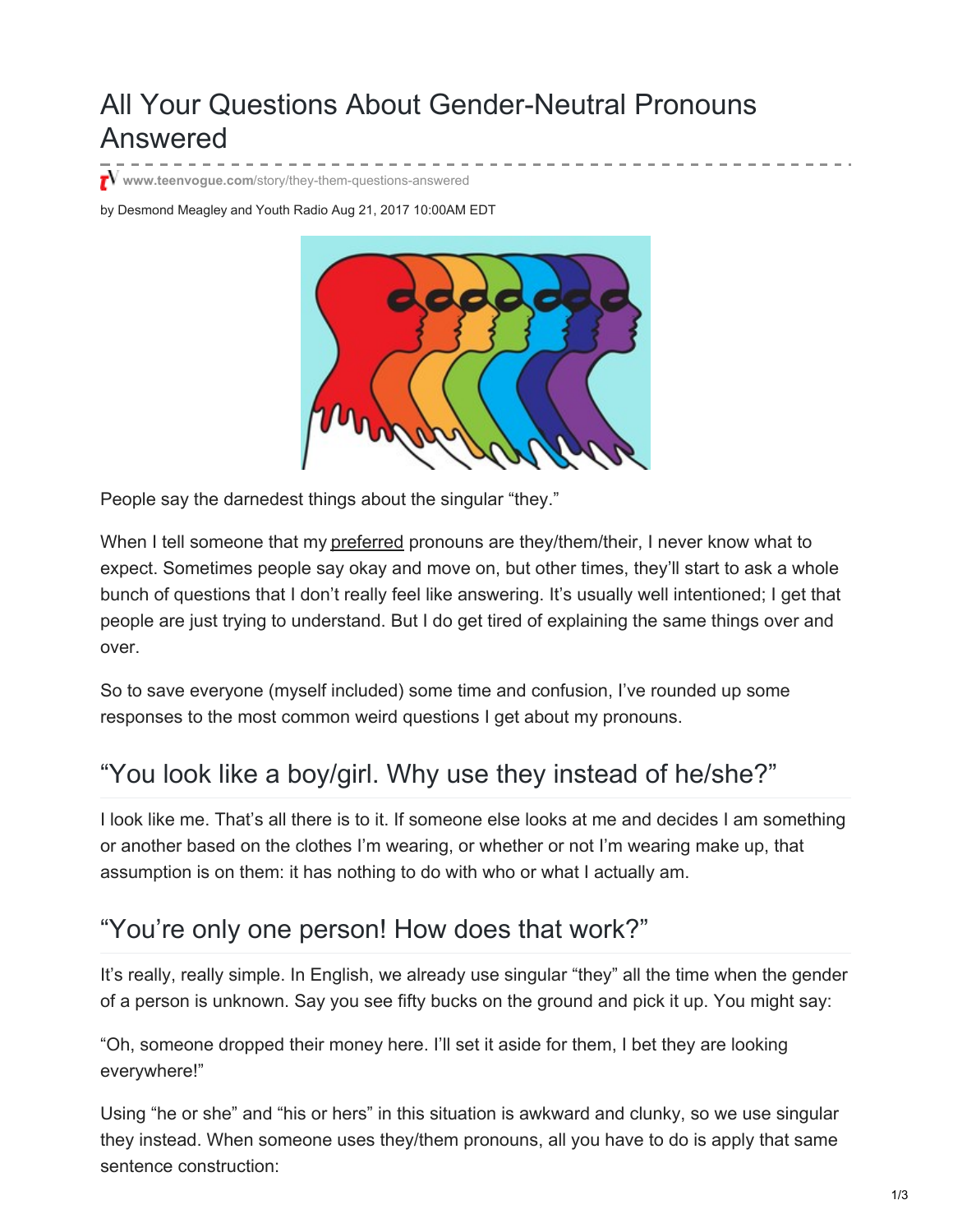"Oh, Desmond dropped their money here. I'll set it aside for them, I bet they are looking everywhere!"

Now if only I could get fifty bucks every time someone's rude about my gender. No, I'm kidding. Let's move on.

## "I'm fine with non-binary people, but I don't believe in singular they pronouns. It makes no sense."

Not only are you on the wrong side of history, you're also on the wrong side of English, my friend.

Major dictionaries have recognized singular they as grammatically correct for years, including the Oxford English [Dictionary](https://en.oxforddictionaries.com/definition/they), [Merriam-Webster's](https://www.merriam-webster.com/dictionary/they) Dictionary, and [dictionary.com](http://www.dictionary.com/browse/they?s=t). The word "they" has been used as a singular pronoun since at least the 16th century, and some argue it goes back even earlier. We're not making up new words and [grammar](https://blog.ap.org/products-and-services/making-a-case-for-a-singular-they) here. The AP Style Guide has even started to allow the usage of singular they in cases where a subject doesn't identify as male or female.

Clearly, it makes sense to a lot of people who know a lot about the English language, so I don't know why everyone gets so hung up on this.

## "My non-binary friend is okay with being called he/she, so I don't think it's a big deal."

Oh boy.

If you're using the pronoun your friend told you to use, great. Non-binary people can use binary pronouns. Personally, I use both he and they, and I don't mind either one. It doesn't make me less non-binary, and the words and terms that make me comfortable don't apply to everyone.

But… (This is a very big but.)

If your friend prefers singular they, but doesn't correct you when you use he or she instead, chances are it's because they don't feel safe doing so. They may be afraid of getting into an awkward or dangerous situation by repeating themselves to someone who won't listen.

It takes a lot of courage to reveal such personal information to others, and when someone comes out to you, it's because they trust you enough to tell you something really important. I guarantee you're not getting a free pass, you're just making someone quietly uncomfortable, and potentially losing a friend.

Seriously, stop! And while you're at it, you should probably say sorry to them.